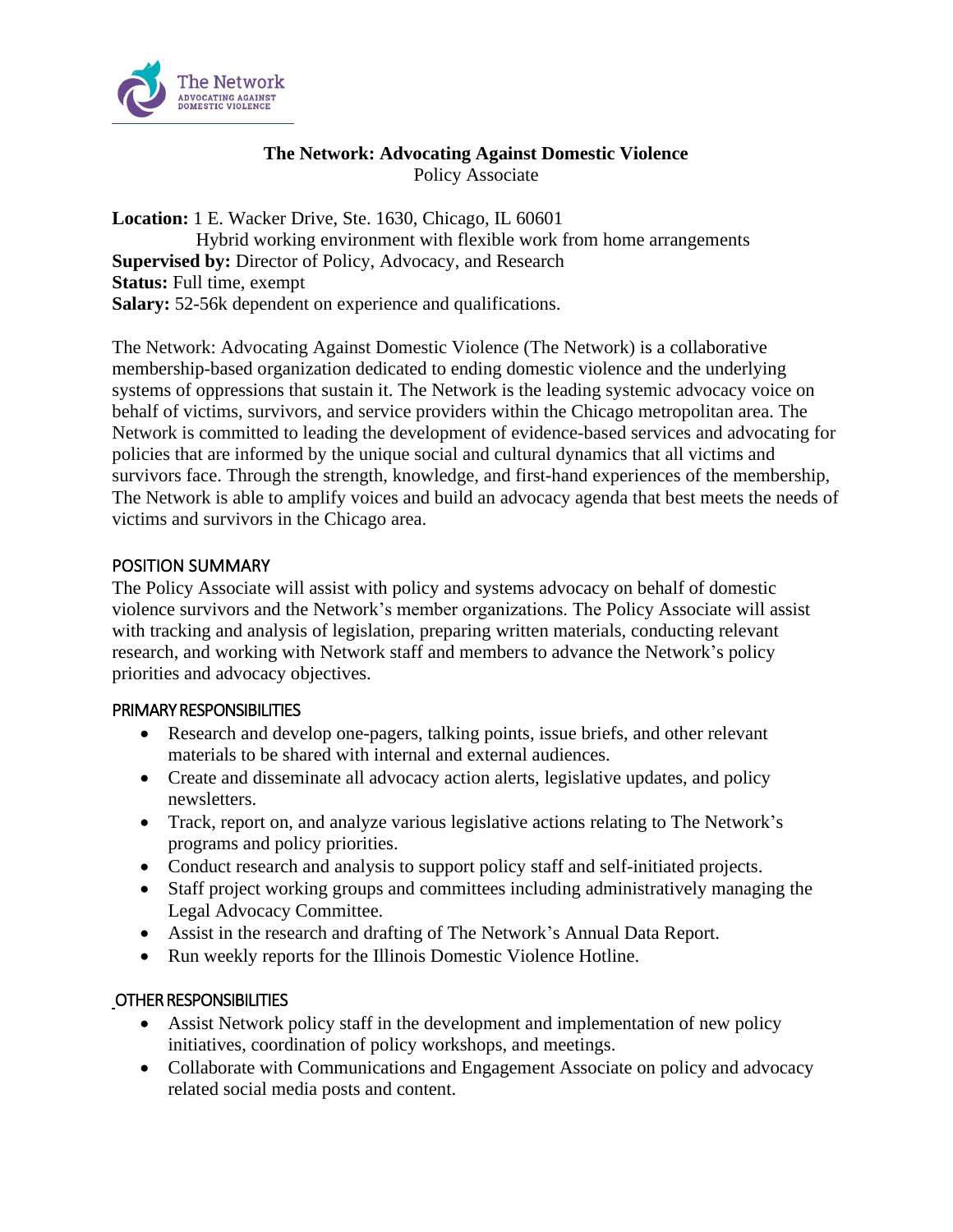

- Participate in the development of the department's yearly goals and objectives.
- Attend and report on relevant hearings, committee meetings, and briefings as needed.
- Develop and maintain professional relationships with staff and Network members.
- Assist in planning of advocacy events and execution of logistics.
- Perform other duties as assigned by supervisor.

# QUALIFICATIONS

# **Education**

• Bachelor's degree in gender studies, social work, social sciences, or other relevant degree.

# **Experience/Skills**

- Two to five years of direct experience in legislative advocacy around gender-based violence preferred.
	- o May include volunteer work, internships, or part-time positions.
- Knowledge of policymaking and legislative process in Illinois/Cook County/City of Chicago preferred.
- Demonstrated commitment to social change in the area of gender-based violence and non-carceral solutions.
- Excellent verbal and written communications skills
- Ability to work independently.
- Strong relationship building and interpersonal skills.
- Bilingual Spanish/English preferred.

# **Licenses/Certification**

• 40-Hour Domestic Violence Training required within 6 months of employment. This can be obtained through The Network at no cost for staff.

# **Computer and software knowledge**

- PC literate with strong skills in MS Office Suite (Word, Excel)
- Familiarity with MailChimp and Canva preferred.

WORK ENVIRONMENT: Accommodations will be made to enable individuals with disabilities to perform the essential functions.

- This position operates primarily in an office environment that is accessible. Some work at offsite locations may be required and those may not necessarily be fully accessible.
- This role routinely uses standard office equipment such as computers and phones.
- While performing the duties of this job, the employee is regularly required to talk and hear. The employee frequently is required to use hands to finger, handle or feel; and reach with hands and arms.
- Travel between the main office and remote locations may be required, including occasional travel to Springfield during the legislative session.